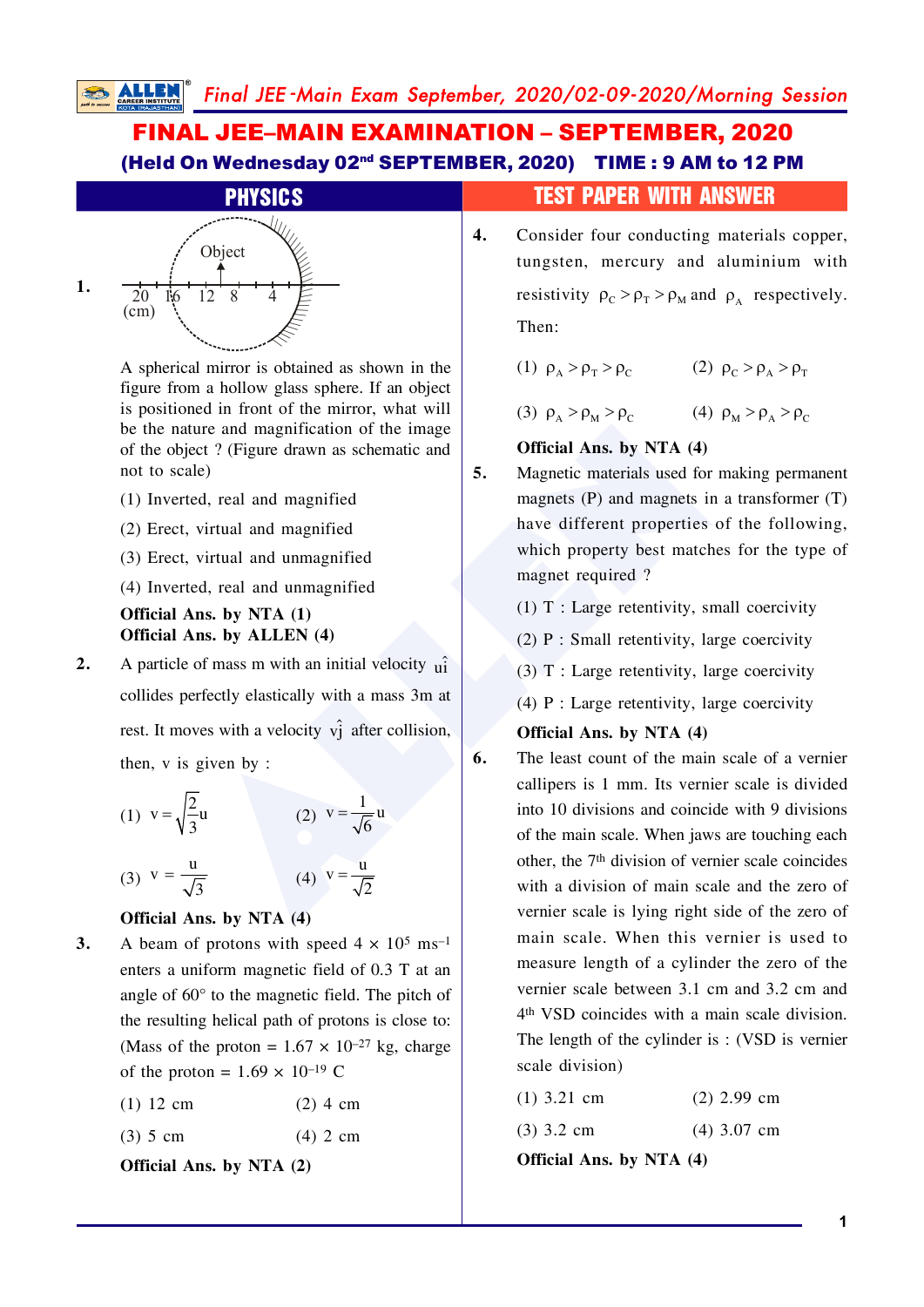Final JEE-Main Exam September, 2020/02-09-2020/Morning Session

 $\overline{7}$ . The mass density of a spherical galaxy varies

as  $\frac{K}{n}$  over a large distance 'r' from its centre.

In that region, a small star is in a circular orbit of radius R. Then the period of revolution, T depends on  $R$  as :

- (2)  $T^2 \propto \frac{1}{R^3}$  $(1)$  T  $\propto$  R
- (4)  $T^2 \propto R^3$  $(3)$  T<sup>2</sup>  $\propto$  R

### Official Ans. by NTA (3)

- 8. Interference fringes are observed on a screen by illuminating two thin slits 1 mm apart with a light source ( $\lambda = 632.8$  nm). The distance between the screen and the slits is 100 cm. If a bright fringe is observed on a screen at a distance of 1.27 mm from the central bright fringe, then the path difference between the waves, which are reaching this point from the slits is close to:
	- $(1)$  1.27 um  $(2)$  2 nm

Official Ans. by NTA (1)

 $(3)$  2.87 nm

 $(4)$  2.05 um

$$
9.
$$

100 75  $2<sub>m</sub>$ 

Shown in the figure is rigid and uniform one meter long rod AB held in horizontal position by two strings tied to its ends and attached to the ceiling. The rod is of mass 'm' and has another weight of mass 2 m hung at a distance of 75 cm from A. The tension in the string at  $A$  is :

| $(2)$ 0.5 mg<br>$(1)$ 2 mg |
|----------------------------|
|----------------------------|

 $(3)$  0.75 mg  $(4) 1 mg$ 

Official Ans. by NTA (4)

A bead of mass m stays at point  $P(a, b)$  on a  $10.$ wire bent in the shape of a parabola  $y = 4Cx^2$ and rotating with angular speed  $\omega$  (see figure). The value of  $\omega$  is (neglect friction):



### Official Ans. by NTA (2)

 $11.$ A plane electromagnetic wave, has frequency of  $2.0 \times 10^{10}$  Hz and its energy density is  $1.02 \times 10^{-8}$  J/ m<sup>3</sup> in vacuum. The amplitude of the magnetic field of the wave is close to

$$
(\frac{1}{4\pi\varepsilon_0} = 9 \times 10^9 \frac{\text{Nm}^2}{\text{C}^2} \text{ and speed of light}
$$
  
= 3 × 10<sup>8</sup> ms<sup>-1</sup>) :  
(1) 180 nT (2) 160 nT

 $(4)$  190 nT  $(3) 150 nT$ 

### Official Ans. by NTA (2)

- In a reactor, 2 kg of  $_{92}U^{235}$  fuel is fully used up 12. in 30 days. The energy released per fission is 200 MeV. Given that the Avogadro number,  $N = 6.023 \times 10^{26}$  per kilo mole and 1 eV =  $1.6 \times 10^{-19}$  J. The power output of the reactor is close to:
	- $(1)$  125 MW  $(2) 60 MW$

 $(3)$  35 MW  $(4)$  54 MW

Official Ans. by NTA (2)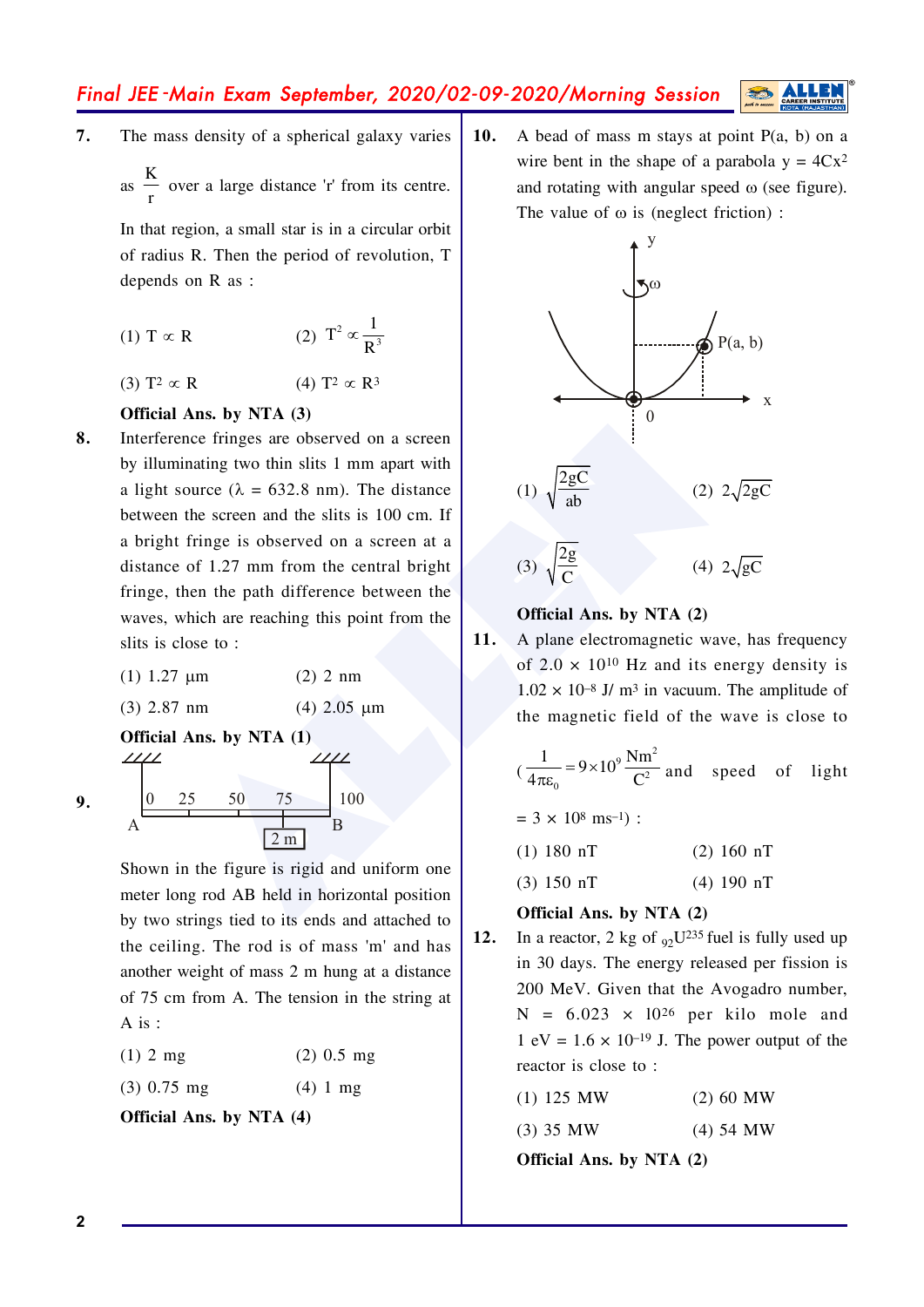# Final JEE-Main Exam September, 2020/02-09-2020/Morning Session

A cylindrical vessel containing a liquid is 13. rotated about its axis so that the liquid rises at its sides as shown in the figure. The radius of vessel is 5 cm and the angular speed of rotation is  $\omega$  rad s<sup>-1</sup>. The difference in the height, h(in cm) of liquid at the centre of vessel and at the side will be:



#### Official Ans. by NTA (1)

14. A uniform cylinder of mass M and radius R is to be pulled over a step of height a  $(a < R)$  by applying a force F at its centre 'O' perpendicular to the plane through the axes of the cylinder on the edge of the step (see figure). The minimum value of F required is :



Official Ans. by NTA (4)

- $15.$ A gas mixture consists of 3 moles of oxygen and 5 moles of argon at temperature T. Assuming the gases to be ideal and the oxygen bond to be rigid, the total internal energy  $(in$  units of RT $)$  of the mixture is :
	- $(1) 11$  $(2) 15$  $(4) 13$  $(3) 20$

### Official Ans. by NTA (2)

16. If speed V, area A and force F are chosen as fundamental units, then the dimension of Young's modulus will be :

| $(1)$ FA $-1$ V <sup>0</sup> | $(2)$ FA <sup>2</sup> V <sup>-1</sup> |
|------------------------------|---------------------------------------|

 $(3)$  FA<sup>2</sup>V<sup>-3</sup>  $(4)$  FA<sup>2</sup>V<sup>-2</sup>

### Official Ans. by NTA (1)

 $17.$ A charged particle (mass m and charge q) moves along X axis with velocity  $V_0$ . When it passes through the origin it enters a region having uniform electric field  $\vec{E} = -E\hat{j}$  which extends upto  $x = d$ . Equation of path of electron in the region  $x > d$  is:

y  
\n
$$
y = \frac{qEd}{mV_0^2} \left(\frac{d}{2} - x\right)
$$
  
\ny  
\n $y = \frac{qEd}{mV_0^2} (x - d)$   
\ny  
\n $y = \frac{qEd}{mV_0^2} x$   
\ny  
\n $y = \frac{qEd^2}{mV_0^2} x$ 

 $(1)$ 

 $(2)$ 

 $(3)$ 

 $(4)$ 

Official Ans. by NTA (1)